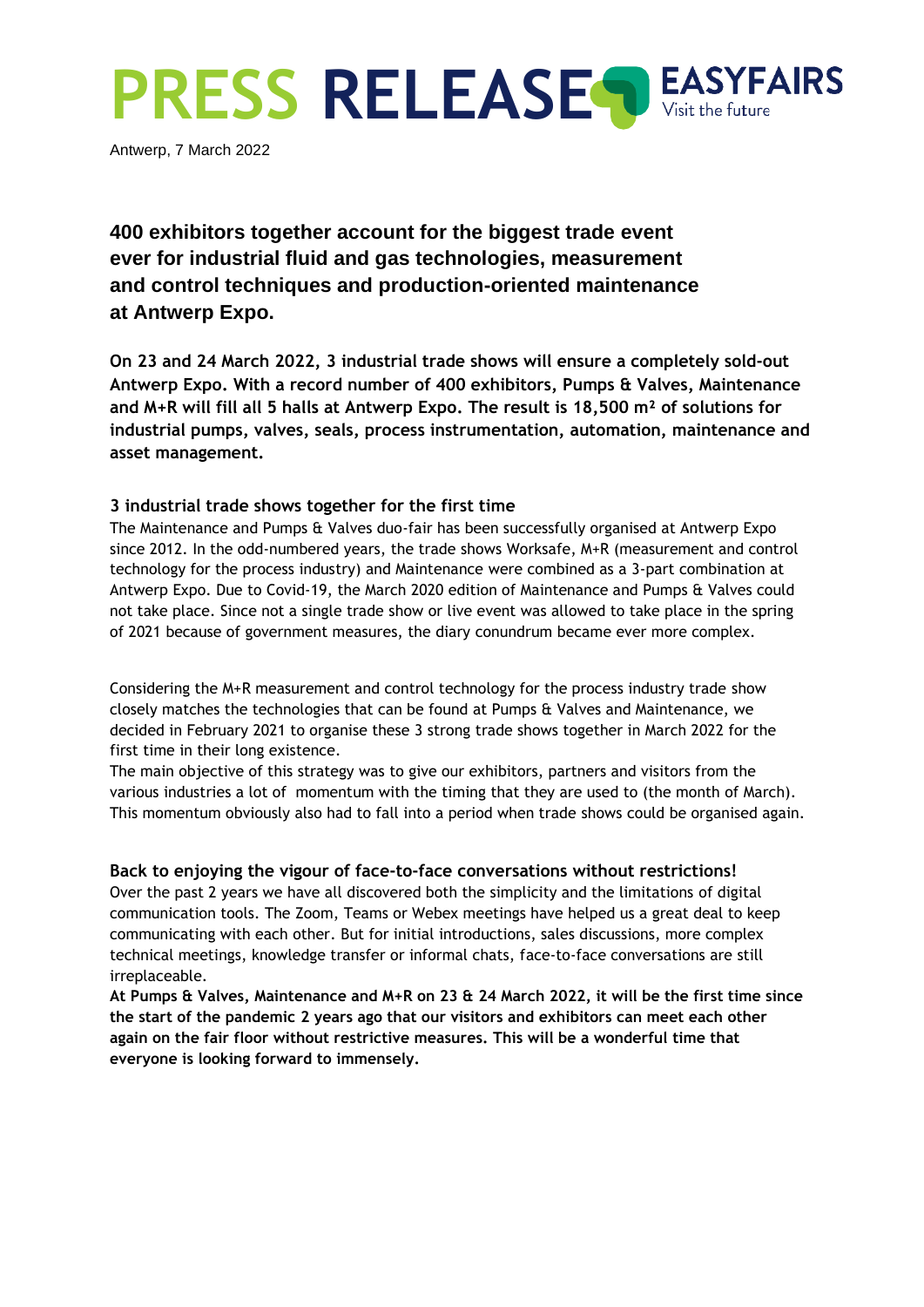# **PRESS RELEASE**

## **New topics such as hydrogen, steam techniques and 15 other masterclasses will be able to be followed live again.**

There is also a richly filled fringe programme with more than 15 masterclasses that can be attended live again at Pumps & Valves, Maintenance and M+R 2022.

**Hydrogen.** Together with the organisation Waterstofnet.eu we are organising a masterclass on Wednesday 23 March to cover the current situation of the hydrogen network in Flanders and the Netherlands. As well as providing an insight into future plans, the masterclass will also look at the technical aspects that hydrogen installations need to satisfy. Our 3 trade shows will be attended by no fewer than 400 suppliers with the best technologies in pumps, valves, seals, measuring techniques, piping… and maintenance. It can only be very interesting for our exhibitors to attend this session.

**Steam techniques**. The majority of energy consumption in industry in Belgium is related to the generation of heat in the production process. Together with the organisation Energik vzw, the Flemish association for energy and environmental technology, on Thursday 24 March we will be organising Steam Technology Day 2022. The latest updates on the configurations, maintenance and performance of steam installations will then be explained.

**Process Analyser Technology.** There will also be a specialised masterclass on Process Analyser Technology in the 4.0 era together with ie-net. Masterclasses are also being organised with the associations BEMAS, EHEDG, VMX ...

The full programme of the free masterclasses can be found on the websites of the 3 trade shows.

## **Innovations from the many exhibitors up for discovery**

With all the various innovations, visitors can again take a guided tour of the exhibitors' innovations. Of all the innovations received, 4 innovation awards will also be presented: the BEMAS Maintenance Digital Innovation Award and the BEMAS Maintenance Innovation Award, the M+R Innovation Award and finally the Valves Innovation Award. The awards ceremony will take place on Wednesday 23 March at 6 p.m. at the networking bar in hall 3.

## **Practical info**

Pumps & Valves, Maintenance and M+R will be open on Wednesday 23 March from 10 a.m. to 7 p.m. and on Thursday 24 March from 10 a.m. to 6 p.m. All 5 halls at Antwerp Expo will be completely filled by 400 exhibitors, presenting the largest offer to date. Apart from monitoring the air quality in the halls, there will no longer be any restrictive measures imposed on our exhibitors and visitors.